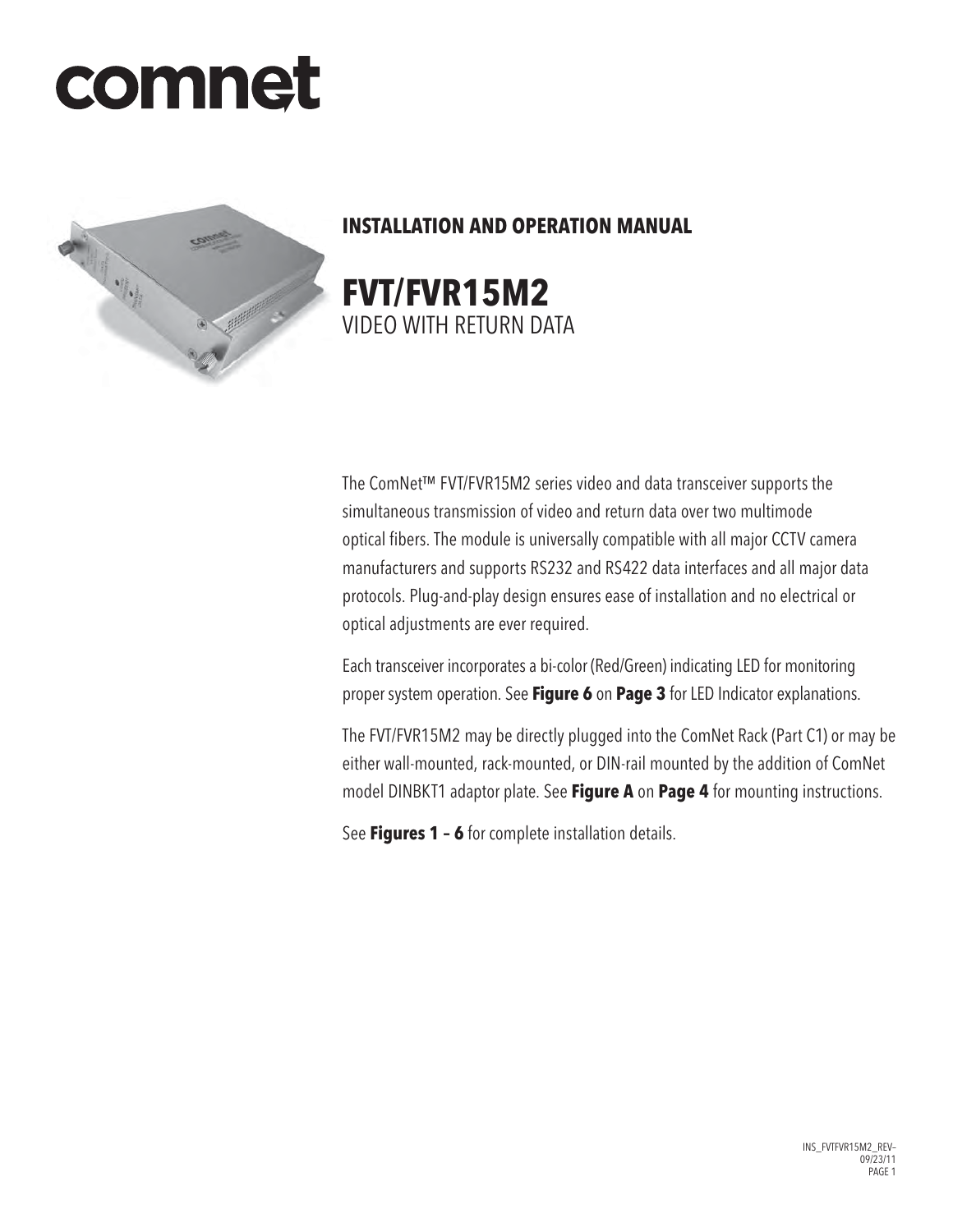### FIGURE 1 – FVT/FVR15M2



#### FIGURE 2 - FVT15M2 TRANSMITTER FIGURE 3 - FVR15M2 RECEIVER



INS\_FVTFVR15M2\_REV–  $09/23/11$ PAGE 2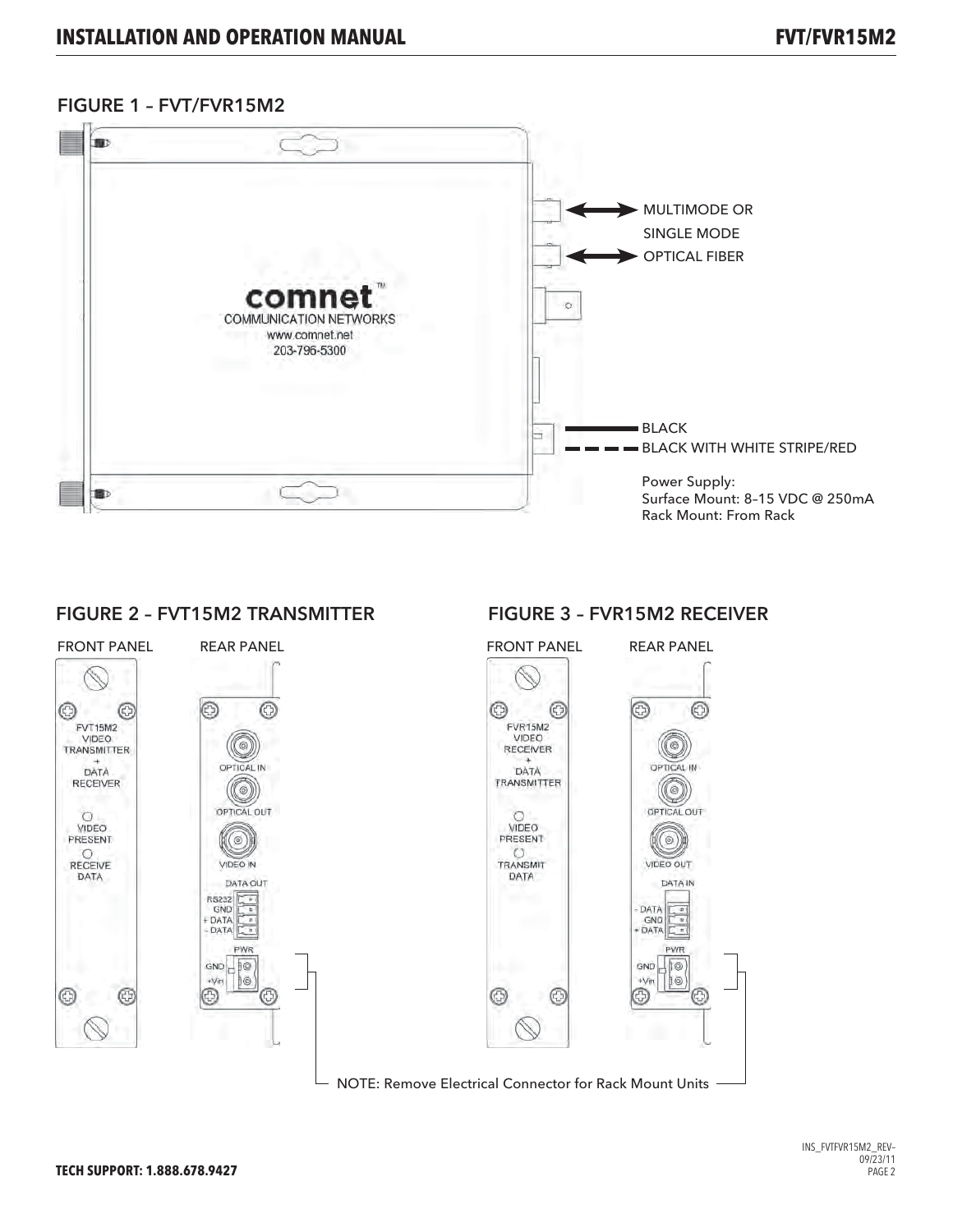# FIGURE 4 – DATA CONNECTIONS

#### TRANSMITTER RECEIVER







# FIGURE 5 – DATA SETTINGS



## FIGURE 6 – LED INDICATORS

|            | <b>VIDEO PRESENT</b> | TRANSMIT/RECEIVE DATA |
|------------|----------------------|-----------------------|
| GRFFN      | Activity             | Activity              |
| <b>RFD</b> | No Activity          | No Actvity            |
| )FF        | Unit Powered Down    |                       |